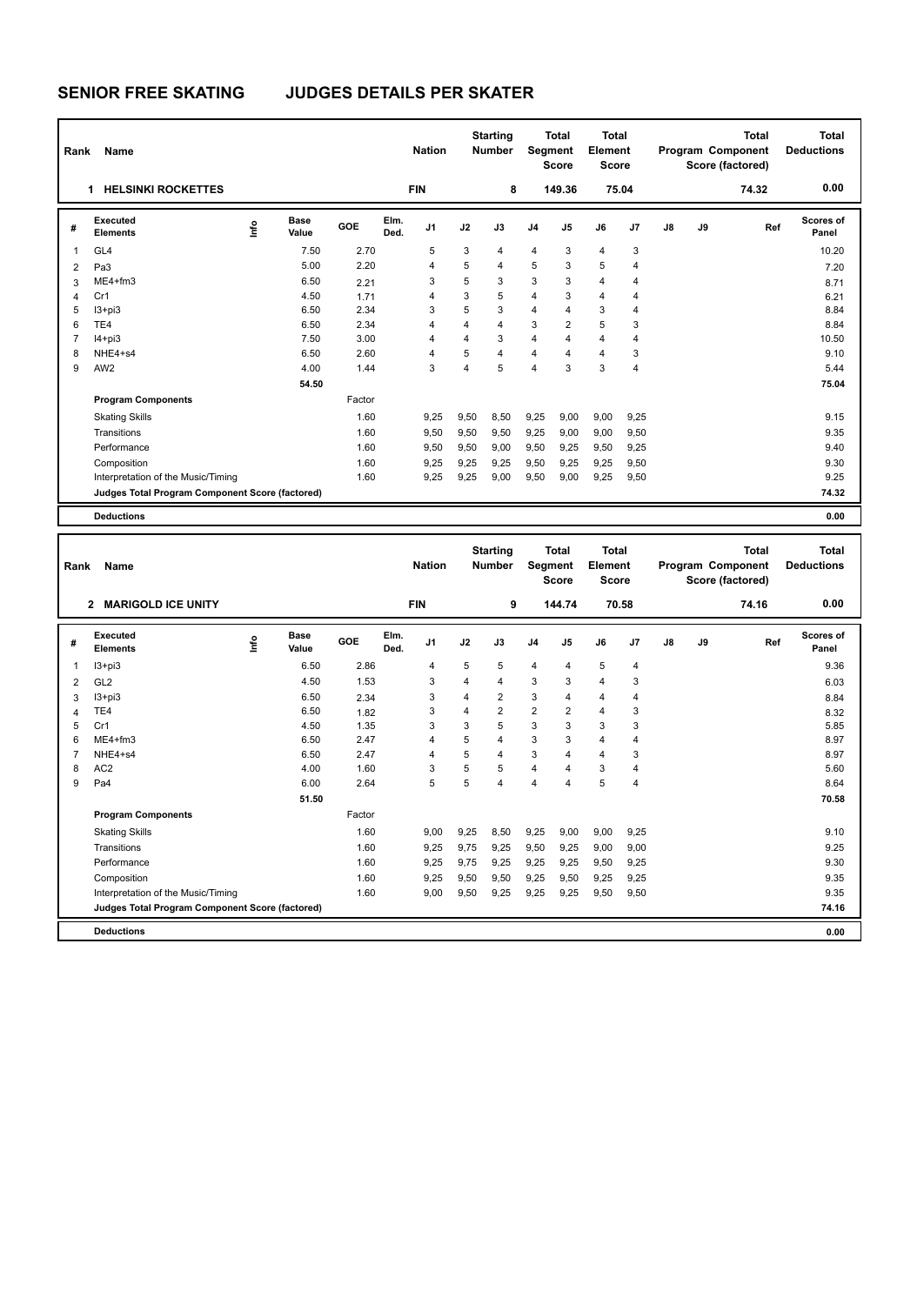| Rank           | Name                                            |   |               |         |              | <b>Nation</b>  |                | <b>Starting</b><br><b>Number</b> | Segment        | <b>Total</b><br>Score | <b>Total</b><br>Element<br><b>Score</b> |       |    |    | <b>Total</b><br><b>Program Component</b><br>Score (factored) | <b>Total</b><br><b>Deductions</b> |
|----------------|-------------------------------------------------|---|---------------|---------|--------------|----------------|----------------|----------------------------------|----------------|-----------------------|-----------------------------------------|-------|----|----|--------------------------------------------------------------|-----------------------------------|
|                | 3 LES SUPREMES                                  |   |               |         |              | CAN            |                | 10                               |                | 142.12                |                                         | 70.32 |    |    | 72.80                                                        | $-1.00$                           |
| #              | Executed<br><b>Elements</b>                     | ۴ | Base<br>Value | GOE     | Elm.<br>Ded. | J <sub>1</sub> | J2             | J3                               | J <sub>4</sub> | J <sub>5</sub>        | J6                                      | J7    | J8 | J9 | Ref                                                          | Scores of<br>Panel                |
| 1              | $13 + pi3$                                      |   | 6.50          | 2.47    |              | 4              | 5              | 5                                | $\overline{4}$ | 3                     | 3                                       | 3     |    |    |                                                              | 8.97                              |
| $\overline{2}$ | $ME4 + fm3$                                     |   | 6.50          | 2.34    |              | 4              | 4              | 3                                | $\overline{4}$ | 3                     | 4                                       | 3     |    |    |                                                              | 8.84                              |
| 3              | GL4                                             |   | 7.50          | 2.70    |              | 4              | 3              | 4                                | 3              | 2                     | 4                                       | 4     |    |    |                                                              | 10.20                             |
| 4              | TE4                                             |   | 6.50          | 1.95    |              | 3              | 5              | 3                                | 3              | 3                     | $\overline{2}$                          | 3     |    |    |                                                              | 8.45                              |
| 5              | Pa <sub>3</sub>                                 | F | 5.00          | 0.40    |              | $\overline{2}$ | $\overline{2}$ | $\mathbf{1}$                     | $\mathbf 0$    | 0                     | $\mathbf{1}$                            | 0     |    |    |                                                              | 5.40                              |
| 6              | NHE4+s4                                         |   | 6.50          | 2.73    |              | 5              | 5              | 5                                | $\overline{4}$ | 4                     | 3                                       | 3     |    |    |                                                              | 9.23                              |
| $\overline{7}$ | AW <sub>2</sub>                                 |   | 4.00          | 1.52    |              | $\overline{4}$ | 5              | 4                                | 3              | 4                     | 3                                       | 4     |    |    |                                                              | 5.52                              |
| 8              | $12+pi3$                                        |   | 5.50          | 2.09    |              | 4              | 4              | 4                                | 3              | 4                     | $\overline{4}$                          | 3     |    |    |                                                              | 7.59                              |
| 9              | Cr1                                             |   | 4.50          | 1.62    |              | 4              | 4              | $\Delta$                         | 3              | 4                     | 3                                       | 3     |    |    |                                                              | 6.12                              |
|                |                                                 |   | 52.50         |         |              |                |                |                                  |                |                       |                                         |       |    |    |                                                              | 70.32                             |
|                | <b>Program Components</b>                       |   |               | Factor  |              |                |                |                                  |                |                       |                                         |       |    |    |                                                              |                                   |
|                | <b>Skating Skills</b>                           |   |               | 1.60    |              | 9,25           | 9,50           | 8,75                             | 9,25           | 8,75                  | 8,50                                    | 8.75  |    |    |                                                              | 8.95                              |
|                | Transitions                                     |   |               | 1.60    |              | 9,00           | 9,75           | 9,00                             | 9,00           | 8,75                  | 8,75                                    | 9,00  |    |    |                                                              | 8.95                              |
|                | Performance                                     |   |               | 1.60    |              | 9,00           | 9,50           | 9,25                             | 9,50           | 9,25                  | 8,75                                    | 8,75  |    |    |                                                              | 9.15                              |
|                | Composition                                     |   |               | 1.60    |              | 9,25           | 9,75           | 9,00                             | 9,50           | 9,00                  | 9,00                                    | 9,25  |    |    |                                                              | 9.20                              |
|                | Interpretation of the Music/Timing              |   |               | 1.60    |              | 9,50           | 9,50           | 9,25                             | 9,25           | 9,00                  | 8,50                                    | 9,25  |    |    |                                                              | 9.25                              |
|                | Judges Total Program Component Score (factored) |   |               |         |              |                |                |                                  |                |                       |                                         |       |    |    |                                                              | 72.80                             |
|                | <b>Deductions</b>                               |   | Falls:        | $-1.00$ |              |                |                |                                  |                |                       |                                         |       |    |    |                                                              | $-1.00$                           |

F Fall

| Rank    | Name                                            |                  |                      |         |              | <b>Nation</b>  |                | <b>Starting</b><br><b>Number</b> | <b>Segment</b>    | Total<br><b>Score</b> | Total<br>Element<br><b>Score</b> |                |    |    | <b>Total</b><br>Program Component<br>Score (factored) | Total<br><b>Deductions</b> |
|---------|-------------------------------------------------|------------------|----------------------|---------|--------------|----------------|----------------|----------------------------------|-------------------|-----------------------|----------------------------------|----------------|----|----|-------------------------------------------------------|----------------------------|
|         | <b>PARADISE</b><br>4                            |                  |                      |         |              | <b>RUS</b>     |                | 11                               |                   | 140.00                | 70.00                            |                |    |    | 72.00                                                 | $-2.00$                    |
| #       | Executed<br><b>Elements</b>                     | ۴                | <b>Base</b><br>Value | GOE     | Elm.<br>Ded. | J <sub>1</sub> | J2             | J3                               | J <sub>4</sub>    | J <sub>5</sub>        | J6                               | J <sub>7</sub> | J8 | J9 | Ref                                                   | <b>Scores of</b><br>Panel  |
| 1       | $ME4 + fm3$                                     |                  | 6.50                 | 2.73    |              | 5              | 5              | 5                                | 3                 | 3                     | $\overline{4}$                   | 4              |    |    |                                                       | 9.23                       |
| 2       | $I4 + pi3$                                      |                  | 7.50                 | 2.70    |              | 4              | 3              | 4                                | 3                 | 4                     | 3                                | 4              |    |    |                                                       | 10.20                      |
| 3       | Cr1                                             |                  | 4.50                 | 1.71    |              | 5              | 4              | 4                                | $\overline{4}$    | 3                     | $\overline{4}$                   | 3              |    |    |                                                       | 6.21                       |
| 4       | I3+pi3                                          |                  | 6.50                 | 2.60    |              | 5              | $\overline{4}$ | 3                                | $\overline{4}$    | $\overline{4}$        | $\overline{4}$                   | 4              |    |    |                                                       | 9.10                       |
| 5       | GL <sub>3</sub>                                 | F                | 6.50                 | $-2.34$ |              | -4             | $-4$           | $-5$                             | $-3$              | -3                    | $-4$                             | $-3$           |    |    |                                                       | 4.16                       |
| 6       | TE4                                             |                  | 6.50                 | 2.47    |              | 4              | 5              | 3                                | $\overline{2}$    | 4                     | $\overline{4}$                   | 4              |    |    |                                                       | 8.97                       |
| 7       | Pa4                                             |                  | 6.00                 | 2.52    |              | 5              | 5              | 4                                | $\overline{4}$    | $\overline{4}$        | $\overline{4}$                   | 4              |    |    |                                                       | 8.52                       |
| 8       | NHE4+s4                                         |                  | 6.50                 | 2.47    |              | $\overline{4}$ | 4              | 4                                | 3                 | $\overline{4}$        | 3                                | 5              |    |    |                                                       | 8.97                       |
| 9       | AW <sub>2</sub>                                 |                  | 4.00                 | 0.64    |              | 3              |                | 1                                | 1                 | 4                     | $-1$                             | $\overline{2}$ |    |    |                                                       | 4.64                       |
|         |                                                 |                  | 54.50                |         |              |                |                |                                  |                   |                       |                                  |                |    |    |                                                       | 70.00                      |
|         | <b>Program Components</b>                       |                  |                      | Factor  |              |                |                |                                  |                   |                       |                                  |                |    |    |                                                       |                            |
|         | <b>Skating Skills</b>                           |                  |                      | 1.60    |              | 9,25           | 8,75           | 8,75                             | 9,00              | 9,25                  | 8,75                             | 9,25           |    |    |                                                       | 9.00                       |
|         | Transitions                                     |                  |                      | 1.60    |              | 9,50           | 9,00           | 9,00                             | 9,00              | 9,25                  | 8,75                             | 9,25           |    |    |                                                       | 9.10                       |
|         | Performance                                     |                  |                      | 1.60    |              | 9,00           | 8.50           | 8.25                             | 9,00              | 9,25                  | 8,25                             | 8.75           |    |    |                                                       | 8.70                       |
|         | Composition                                     |                  |                      | 1.60    |              | 9,50           | 9,00           | 9,00                             | 9,00              | 9,50                  | 8,75                             | 9,25           |    |    |                                                       | 9.15                       |
|         | Interpretation of the Music/Timing              |                  |                      | 1.60    |              | 9.25           | 9,25           | 8.25                             | 9,00              | 9,25                  | 8,50                             | 9.25           |    |    |                                                       | 9.05                       |
|         | Judges Total Program Component Score (factored) |                  |                      |         |              |                |                |                                  |                   |                       |                                  |                |    |    |                                                       | 72.00                      |
|         | <b>Deductions</b>                               | Costume failure: |                      | $-1.00$ |              |                |                |                                  | $-1.00$<br>Falls: |                       |                                  |                |    |    |                                                       | $-2.00$                    |
| E. Fall |                                                 |                  |                      |         |              |                |                |                                  |                   |                       |                                  |                |    |    |                                                       |                            |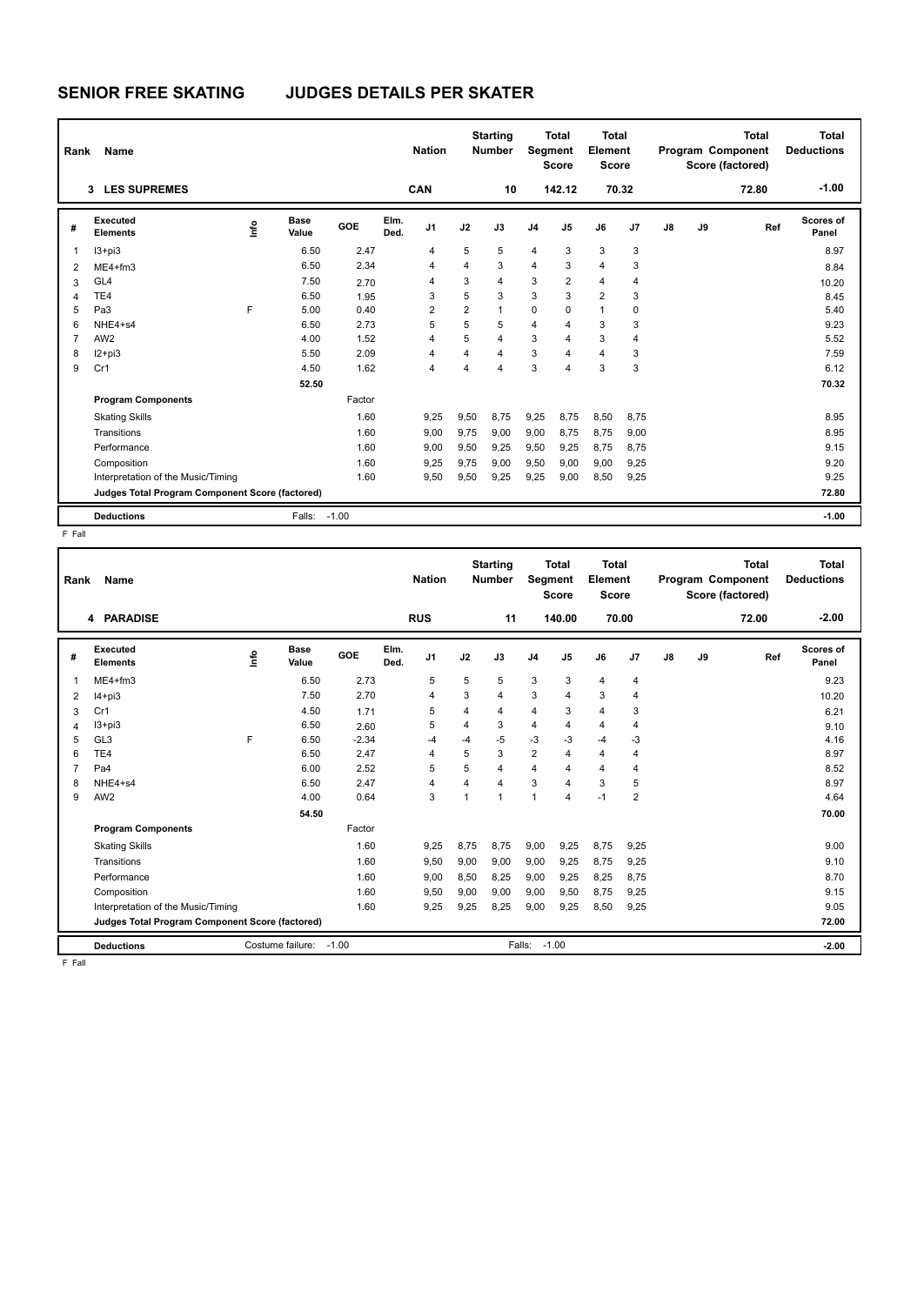| Rank           | Name                                            |   |                      |         |              | <b>Nation</b>  |                | <b>Starting</b><br><b>Number</b> | <b>Segment</b> | <b>Total</b><br><b>Score</b> | <b>Total</b><br>Element<br><b>Score</b> |                |    |    | <b>Total</b><br><b>Program Component</b><br>Score (factored) | <b>Total</b><br><b>Deductions</b> |
|----------------|-------------------------------------------------|---|----------------------|---------|--------------|----------------|----------------|----------------------------------|----------------|------------------------------|-----------------------------------------|----------------|----|----|--------------------------------------------------------------|-----------------------------------|
|                | 5 HAYDENETTES                                   |   |                      |         |              | <b>USA</b>     |                | 6                                |                | 131.56                       | 65.68                                   |                |    |    | 66.88                                                        | $-1.00$                           |
| #              | Executed<br><b>Elements</b>                     | ۴ | <b>Base</b><br>Value | GOE     | Elm.<br>Ded. | J <sub>1</sub> | J2             | J3                               | J <sub>4</sub> | J5                           | J6                                      | J7             | J8 | J9 | Ref                                                          | <b>Scores of</b><br>Panel         |
| 1              | $13 + pi2$                                      |   | 5.00                 | 1.30    |              | 3              | $\overline{2}$ | 3                                | $\overline{2}$ | 3                            | $\overline{4}$                          | 2              |    |    |                                                              | 6.30                              |
| 2              | GL <sub>3</sub>                                 |   | 6.50                 | 1.43    |              | 3              | $\overline{2}$ | 3                                | $\overline{2}$ | 1                            | $\overline{2}$                          | $\overline{2}$ |    |    |                                                              | 7.93                              |
| 3              | Pa4                                             |   | 6.00                 | 1.92    |              | 4              | 4              | 3                                | 3              | 3                            | 3                                       | 2              |    |    |                                                              | 7.92                              |
| 4              | TE4                                             |   | 6.50                 | 2.08    |              | $\overline{4}$ | 4              | 3                                | 3              | 3                            | 3                                       | $\overline{2}$ |    |    |                                                              | 8.58                              |
| 5              | $13 + pi3$                                      |   | 6.50                 | 2.08    |              | $\overline{2}$ | 3              | $\overline{4}$                   | 3              | 3                            | $\overline{4}$                          | 3              |    |    |                                                              | 8.58                              |
| 6              | NHE4+s4                                         |   | 6.50                 | 2.21    |              | 4              | 4              | 3                                | 3              | 4                            | 3                                       | $\overline{2}$ |    |    |                                                              | 8.71                              |
| $\overline{7}$ | $ME4 + fm3$                                     |   | 6.50                 | 1.56    |              | $\overline{4}$ | 3              | $\mathbf{1}$                     | $\overline{2}$ | $\overline{2}$               | $\overline{2}$                          | 3              |    |    |                                                              | 8.06                              |
| 8              | AC <sub>2</sub>                                 | F | 4.00                 | $-0.16$ |              | $\Omega$       | $\Omega$       | $\Omega$                         | $-2$           | $-1$                         | $-1$                                    | $\mathbf 0$    |    |    |                                                              | 3.84                              |
| 9              | Cr1                                             |   | 4.50                 | 1.26    |              | $\overline{2}$ | 0              | 3                                | $\overline{4}$ | 3                            | 3                                       | 3              |    |    |                                                              | 5.76                              |
|                |                                                 |   | 52.00                |         |              |                |                |                                  |                |                              |                                         |                |    |    |                                                              | 65.68                             |
|                | <b>Program Components</b>                       |   |                      | Factor  |              |                |                |                                  |                |                              |                                         |                |    |    |                                                              |                                   |
|                | <b>Skating Skills</b>                           |   |                      | 1.60    |              | 8.25           | 7,50           | 8,00                             | 8.75           | 8,50                         | 8,50                                    | 7.75           |    |    |                                                              | 8.20                              |
|                | Transitions                                     |   |                      | 1.60    |              | 8,25           | 8,00           | 8,75                             | 8,50           | 8,50                         | 8,00                                    | 8,00           |    |    |                                                              | 8.25                              |
|                | Performance                                     |   |                      | 1.60    |              | 8,00           | 7,50           | 8,25                             | 8,75           | 8,75                         | 8,25                                    | 8,25           |    |    |                                                              | 8.30                              |
|                | Composition                                     |   |                      | 1.60    |              | 8,50           | 8,25           | 8.75                             | 9,00           | 8,75                         | 8.75                                    | 8,00           |    |    |                                                              | 8.60                              |
|                | Interpretation of the Music/Timing              |   |                      | 1.60    |              | 8,50           | 8,25           | 8,25                             | 9,00           | 8,75                         | 8,50                                    | 8,00           |    |    |                                                              | 8.45                              |
|                | Judges Total Program Component Score (factored) |   |                      |         |              |                |                |                                  |                |                              |                                         |                |    |    |                                                              | 66.88                             |
|                | <b>Deductions</b>                               |   | Falls:               | $-1.00$ |              |                |                |                                  |                |                              |                                         |                |    |    |                                                              | $-1.00$                           |

| Rank           | Name                                            |      |                      |        |              | <b>Nation</b>  |                | <b>Starting</b><br><b>Number</b> | Segment        | <b>Total</b><br><b>Score</b> | <b>Total</b><br>Element<br><b>Score</b> |                |               |    | <b>Total</b><br>Program Component<br>Score (factored) | <b>Total</b><br><b>Deductions</b> |
|----------------|-------------------------------------------------|------|----------------------|--------|--------------|----------------|----------------|----------------------------------|----------------|------------------------------|-----------------------------------------|----------------|---------------|----|-------------------------------------------------------|-----------------------------------|
|                | <b>MIAMI UNIVERSITY SENIOR</b><br>6             |      |                      |        |              | <b>USA</b>     |                | 7                                |                | 115.90                       | 55.18                                   |                |               |    | 60.72                                                 | 0.00                              |
| #              | Executed<br><b>Elements</b>                     | ١nf٥ | <b>Base</b><br>Value | GOE    | Elm.<br>Ded. | J <sub>1</sub> | J2             | J3                               | J <sub>4</sub> | J <sub>5</sub>               | J6                                      | J7             | $\mathsf{J}8$ | J9 | Ref                                                   | Scores of<br>Panel                |
| 1              | Pa4                                             |      | 6.00                 | 1.20   |              | 2              | $\overline{2}$ | $\overline{2}$                   | $\overline{2}$ | $\overline{2}$               | $\overline{2}$                          | $\overline{2}$ |               |    |                                                       | 7.20                              |
| 2              | $13 + pi2$                                      |      | 5.00                 | 0.20   |              | $\overline{1}$ | $-2$           | 0                                | $\mathbf 0$    | $\overline{2}$               | $-1$                                    | $\overline{2}$ |               |    |                                                       | 5.20                              |
| 3              | GL <sub>2</sub>                                 |      | 4.50                 | 0.90   |              | 3              | 2              | 1                                | $\overline{2}$ | $\overline{2}$               | $\overline{2}$                          | $\overline{2}$ |               |    |                                                       | 5.40                              |
| 4              | $I2+pi3$                                        |      | 5.50                 | 1.54   |              | 3              | $\overline{2}$ | 3                                | 3              | $\overline{2}$               | 3                                       | 3              |               |    |                                                       | 7.04                              |
| 5              | AC <sub>2</sub>                                 |      | 4.00                 | 1.04   |              | 1              | $\overline{2}$ | 4                                | $\overline{4}$ | $\overline{2}$               | $\overline{2}$                          | 3              |               |    |                                                       | 5.04                              |
| 6              | NHE4+s3                                         |      | 5.00                 | 1.00   |              | 3              | $\overline{2}$ | $\overline{2}$                   | $\overline{2}$ | $\overline{2}$               | $\overline{2}$                          | $\overline{2}$ |               |    |                                                       | 6.00                              |
| $\overline{7}$ | Cr1                                             |      | 4.50                 | 0.81   |              | $\mathbf{1}$   | 1              | $\mathbf{1}$                     | $\overline{2}$ | 3                            | 3                                       | $\overline{2}$ |               |    |                                                       | 5.31                              |
| 8              | TE <sub>4</sub>                                 |      | 6.50                 | 0.78   |              | -1             |                | 1                                | $\mathbf{1}$   | 3                            | $\mathbf{1}$                            | 2              |               |    |                                                       | 7.28                              |
| 9              | $ME4 + fm2$                                     |      | 5.50                 | 1.21   |              | 3              | 3              | $\mathbf{1}$                     | $\overline{2}$ | $\overline{2}$               | $\overline{2}$                          | $\overline{2}$ |               |    |                                                       | 6.71                              |
|                |                                                 |      | 46.50                |        |              |                |                |                                  |                |                              |                                         |                |               |    |                                                       | 55.18                             |
|                | <b>Program Components</b>                       |      |                      | Factor |              |                |                |                                  |                |                              |                                         |                |               |    |                                                       |                                   |
|                | <b>Skating Skills</b>                           |      |                      | 1.60   |              | 7,50           | 7,00           | 7,25                             | 8,25           | 7,50                         | 7,50                                    | 8,00           |               |    |                                                       | 7.55                              |
|                | Transitions                                     |      |                      | 1.60   |              | 7,00           | 7,00           | 7,75                             | 8,25           | 7,50                         | 7,00                                    | 7,75           |               |    |                                                       | 7.40                              |
|                | Performance                                     |      |                      | 1.60   |              | 7,50           | 7,00           | 7,25                             | 8,50           | 7,75                         | 7,75                                    | 8,00           |               |    |                                                       | 7.65                              |
|                | Composition                                     |      |                      | 1.60   |              | 7,50           | 6,75           | 7,75                             | 8,00           | 7,75                         | 7,50                                    | 8,00           |               |    |                                                       | 7.70                              |
|                | Interpretation of the Music/Timing              |      |                      | 1.60   |              | 7,25           | 6,50           | 8,00                             | 8,25           | 7,75                         | 7,50                                    | 7,75           |               |    |                                                       | 7.65                              |
|                | Judges Total Program Component Score (factored) |      |                      |        |              |                |                |                                  |                |                              |                                         |                |               |    |                                                       | 60.72                             |
|                | <b>Deductions</b>                               |      |                      |        |              |                |                |                                  |                |                              |                                         |                |               |    |                                                       | 0.00                              |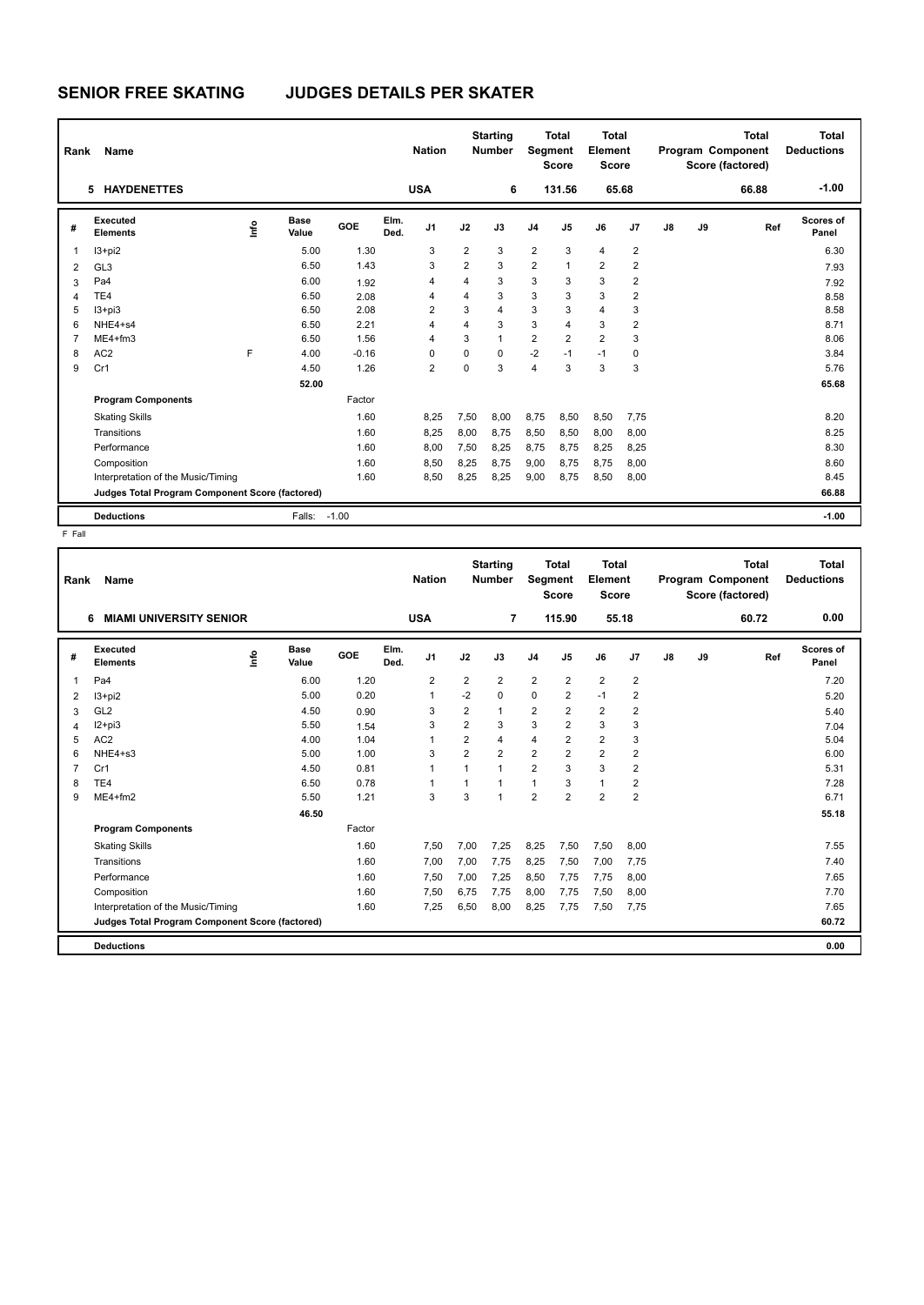| Rank           | Name                                            |      |                      |         |              | <b>Nation</b>  |                | <b>Starting</b><br><b>Number</b> | Segment        | <b>Total</b><br><b>Score</b> | <b>Total</b><br>Element<br><b>Score</b> |                |    |    | <b>Total</b><br><b>Program Component</b><br>Score (factored) | <b>Total</b><br><b>Deductions</b> |
|----------------|-------------------------------------------------|------|----------------------|---------|--------------|----------------|----------------|----------------------------------|----------------|------------------------------|-----------------------------------------|----------------|----|----|--------------------------------------------------------------|-----------------------------------|
|                | 7 ZOULOUS                                       |      |                      |         |              | <b>FRA</b>     |                | 5                                |                | 97.54                        | 44.66                                   |                |    |    | 54.88                                                        | $-2.00$                           |
| #              | Executed<br><b>Elements</b>                     | lnfo | <b>Base</b><br>Value | GOE     | Elm.<br>Ded. | J1             | J2             | J3                               | J <sub>4</sub> | J <sub>5</sub>               | J6                                      | J <sub>7</sub> | J8 | J9 | Ref                                                          | Scores of<br>Panel                |
| 1              | TE3                                             |      | 5.50                 | 0.11    |              | 1              | 1              | $\mathbf 0$                      | $-1$           | $\mathbf 0$                  | $\mathbf 0$                             | 0              |    |    |                                                              | 5.61                              |
| $\overline{2}$ | $ME4 + fm2$                                     |      | 5.50                 | 0.55    |              |                | $\mathbf{1}$   | $\mathbf{1}$                     | $-1$           | $\mathbf{1}$                 | $\mathbf{1}$                            | 2              |    |    |                                                              | 6.05                              |
| 3              | NHE4+s2                                         |      | 4.00                 | 0.64    |              | $\overline{2}$ | $\overline{2}$ | $\overline{1}$                   | $\mathbf 0$    | $\overline{2}$               | 3                                       |                |    |    |                                                              | 4.64                              |
| 4              | GL <sub>2</sub>                                 |      | 4.50                 | 0.45    |              | 1              | 1              | $\mathbf{1}$                     | 2              | 0                            | $\overline{1}$                          | 1              |    |    |                                                              | 4.95                              |
| 5              | $13 + pi2$                                      |      | 5.00                 | 0.60    |              | $\overline{2}$ | $\overline{2}$ | $\mathbf 0$                      | $\mathbf 0$    | 1                            | $\mathbf{1}$                            | 2              |    |    |                                                              | 5.60                              |
| 6              | Cr1                                             |      | 4.50                 | 0.81    |              | 1              | $\overline{1}$ | 3                                | 3              | $\overline{2}$               | $\overline{1}$                          | $\overline{2}$ |    |    |                                                              | 5.31                              |
| $\overline{7}$ | Pa3                                             |      | 5.00                 | 0.70    |              | 1              | $\overline{2}$ | $\mathbf 0$                      | $\overline{2}$ | $\overline{1}$               | $\overline{2}$                          | $\mathbf{1}$   |    |    |                                                              | 5.70                              |
| 8              | I3+pi1                                          |      | 3.00                 | 0.12    |              | 1              | $\Omega$       | $\Omega$                         | $\mathbf 0$    | $\mathbf{1}$                 | $-1$                                    | 2              |    |    |                                                              | 3.12                              |
| 9              | AW <sub>2</sub>                                 | F    | 4.00                 | $-0.32$ |              | 0              | $-1$           | $\Omega$                         | $-1$           | $-1$                         | $-1$                                    | $-1$           |    |    |                                                              | 3.68                              |
|                |                                                 |      | 41.00                |         |              |                |                |                                  |                |                              |                                         |                |    |    |                                                              | 44.66                             |
|                | <b>Program Components</b>                       |      |                      | Factor  |              |                |                |                                  |                |                              |                                         |                |    |    |                                                              |                                   |
|                | <b>Skating Skills</b>                           |      |                      | 1.60    |              | 7,00           | 7,00           | 6,25                             | 6,50           | 6,25                         | 6,00                                    | 6,75           |    |    |                                                              | 6.55                              |
|                | Transitions                                     |      |                      | 1.60    |              | 7,00           | 7,00           | 6,50                             | 6,25           | 6,25                         | 6,25                                    | 7,00           |    |    |                                                              | 6.60                              |
|                | Performance                                     |      |                      | 1.60    |              | 7,25           | 6,50           | 6,50                             | 6,75           | 6,50                         | 6,25                                    | 7,00           |    |    |                                                              | 6.65                              |
|                | Composition                                     |      |                      | 1.60    |              | 7,50           | 7,25           | 7.00                             | 6,75           | 6,50                         | 8,00                                    | 7,50           |    |    |                                                              | 7.20                              |
|                | Interpretation of the Music/Timing              |      |                      | 1.60    |              | 7,75           | 7,25           | 7,25                             | 6,75           | 6,75                         | 7,75                                    | 7,50           |    |    |                                                              | 7.30                              |
|                | Judges Total Program Component Score (factored) |      |                      |         |              |                |                |                                  |                |                              |                                         |                |    |    |                                                              | 54.88                             |
|                | <b>Deductions</b>                               |      | Falls:               | $-2.00$ |              |                |                |                                  |                |                              |                                         |                |    |    |                                                              | $-2.00$                           |

| Rank           | <b>Name</b>                                     |      |                      |         |              | <b>Nation</b>  |             | <b>Starting</b><br><b>Number</b> | <b>Segment</b> | <b>Total</b><br><b>Score</b> | <b>Total</b><br>Element<br><b>Score</b> |                |               |    | <b>Total</b><br>Program Component<br>Score (factored) | <b>Total</b><br><b>Deductions</b> |
|----------------|-------------------------------------------------|------|----------------------|---------|--------------|----------------|-------------|----------------------------------|----------------|------------------------------|-----------------------------------------|----------------|---------------|----|-------------------------------------------------------|-----------------------------------|
|                | <b>UNITED ANGELS</b><br>8                       |      |                      |         |              | <b>GER</b>     |             | 4                                |                | 76.90                        |                                         | 34.90          |               |    | 42.00                                                 | 0.00                              |
| #              | <b>Executed</b><br><b>Elements</b>              | lnfo | <b>Base</b><br>Value | GOE     | Elm.<br>Ded. | J <sub>1</sub> | J2          | J3                               | J <sub>4</sub> | J5                           | J6                                      | J7             | $\mathsf{J}8$ | J9 | Ref                                                   | Scores of<br>Panel                |
| 1              | Cr1                                             |      | 4.50                 | 0.81    |              | $\overline{2}$ | 1           | $\overline{2}$                   | $\overline{2}$ | $\overline{2}$               | $\overline{2}$                          | $\overline{1}$ |               |    |                                                       | 5.31                              |
| 2              | NHE2+s1                                         |      | 2.00                 | 0.04    |              | $\mathbf{1}$   | $\Omega$    | 0                                | $\mathbf 0$    | $\Omega$                     | $\mathbf{1}$                            | $-1$           |               |    |                                                       | 2.04                              |
| 3              | $13 + pi2$                                      |      | 5.00                 | $-0.50$ |              | $-1$           | $-2$        | $-2$                             | $-2$           | $\mathbf{1}$                 | $\Omega$                                | 0              |               |    |                                                       | 4.50                              |
| 4              | Pa <sub>2</sub>                                 |      | 3.50                 | 0.07    |              | $\mathbf{1}$   | $\mathbf 0$ | $-1$                             | $-1$           | 1                            | $\overline{2}$                          | 0              |               |    |                                                       | 3.57                              |
| 5              | GL                                              |      | 0.00                 | 0.00    |              |                |             |                                  | ۰              |                              | $\overline{\phantom{a}}$                |                |               |    |                                                       | 0.00                              |
| 6              | AW <sub>2</sub>                                 |      | 4.00                 | 0.08    |              | $\Omega$       | $\Omega$    | 1                                | $\mathbf 0$    | $\overline{2}$               | $\Omega$                                | 0              |               |    |                                                       | 4.08                              |
| $\overline{7}$ | TE <sub>3</sub>                                 |      | 5.50                 | $-0.44$ |              | $-1$           | $-1$        | $\Omega$                         | $-1$           | 0                            | $-1$                                    | $-1$           |               |    |                                                       | 5.06                              |
| 8              | $12+pi3$                                        |      | 5.50                 | $-0.11$ |              | $\mathbf{1}$   | $-1$        | $-1$                             | $-1$           | $\Omega$                     | $\mathbf{1}$                            | 0              |               |    |                                                       | 5.39                              |
| 9              | $ME4 + fm2$                                     |      | 5.50                 | $-0.55$ |              | $-1$           | $-2$        | $\Omega$                         | $-1$           | $-1$                         | $-1$                                    | $-1$           |               |    |                                                       | 4.95                              |
|                |                                                 |      | 35.50                |         |              |                |             |                                  |                |                              |                                         |                |               |    |                                                       | 34.90                             |
|                | <b>Program Components</b>                       |      |                      | Factor  |              |                |             |                                  |                |                              |                                         |                |               |    |                                                       |                                   |
|                | <b>Skating Skills</b>                           |      |                      | 1.60    |              | 5.75           | 5,50        | 4,50                             | 5,25           | 5,25                         | 5,50                                    | 5,50           |               |    |                                                       | 5.40                              |
|                | Transitions                                     |      |                      | 1.60    |              | 5,25           | 5,00        | 5.25                             | 5,00           | 5,25                         | 5,00                                    | 5,00           |               |    |                                                       | 5.10                              |
|                | Performance                                     |      |                      | 1.60    |              | 5,50           | 4,75        | 4,75                             | 5,50           | 5,50                         | 5,50                                    | 5,50           |               |    |                                                       | 5.35                              |
|                | Composition                                     |      |                      | 1.60    |              | 5,75           | 4,75        | 5,00                             | 5,25           | 5,50                         | 5,00                                    | 5,25           |               |    |                                                       | 5.20                              |
|                | Interpretation of the Music/Timing              |      |                      | 1.60    |              | 5,50           | 4,25        | 4,50                             | 5,50           | 5,25                         | 5,25                                    | 5,50           |               |    |                                                       | 5.20                              |
|                | Judges Total Program Component Score (factored) |      |                      |         |              |                |             |                                  |                |                              |                                         |                |               |    |                                                       | 42.00                             |
|                | <b>Deductions</b>                               |      |                      |         |              |                |             |                                  |                |                              |                                         |                |               |    |                                                       | 0.00                              |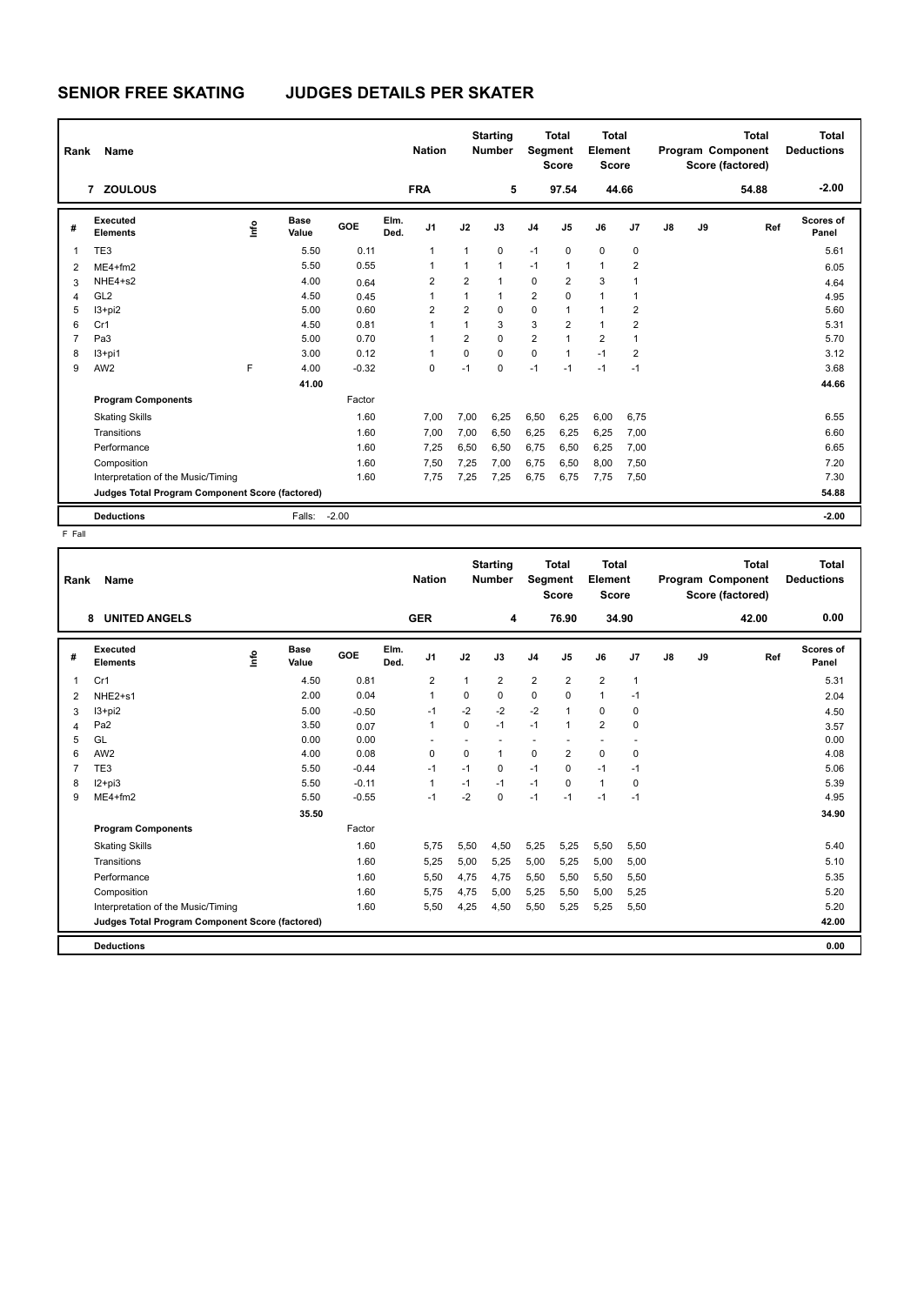| Rank           | Name                                            |                              |         |              | <b>Nation</b>  |             | <b>Starting</b><br><b>Number</b> |                | <b>Total</b><br>Segment<br><b>Score</b> | <b>Total</b><br>Element<br><b>Score</b> |              |               |    | <b>Total</b><br>Program Component<br>Score (factored) | Total<br><b>Deductions</b> |
|----------------|-------------------------------------------------|------------------------------|---------|--------------|----------------|-------------|----------------------------------|----------------|-----------------------------------------|-----------------------------------------|--------------|---------------|----|-------------------------------------------------------|----------------------------|
|                | <b>ICICLES SENIOR</b><br>9                      |                              |         |              | <b>GBR</b>     |             | $\mathbf{2}$                     |                | 69.83                                   |                                         | 33.35        |               |    | 36.48                                                 | 0.00                       |
| #              | Executed<br><b>Elements</b>                     | <b>Base</b><br>Info<br>Value | GOE     | Elm.<br>Ded. | J <sub>1</sub> | J2          | J3                               | J <sub>4</sub> | J5                                      | J6                                      | J7           | $\mathsf{J}8$ | J9 | Ref                                                   | <b>Scores of</b><br>Panel  |
| $\mathbf{1}$   | GL <sub>2</sub>                                 | 4.50                         | 0.09    |              | 1              | $\mathbf 0$ | 0                                | $\pmb{0}$      | 0                                       | $\overline{1}$                          | 0            |               |    |                                                       | 4.59                       |
| 2              | I2+pi2                                          | 4.00                         | $-0.08$ |              | 0              | $\mathbf 0$ | $-2$                             | 0              | 0                                       | $-1$                                    | 0            |               |    |                                                       | 3.92                       |
| 3              | TE <sub>1</sub>                                 | 2.50                         | $-0.35$ |              | 0              | $\Omega$    | $-2$                             | $-2$           | $-2$                                    | $-1$                                    | -3           |               |    |                                                       | 2.15                       |
| $\overline{4}$ | Cr1                                             | 4.50                         | 0.09    |              | 0              | $\Omega$    | $\mathbf{1}$                     | 0              | $-1$                                    | 0                                       | $\mathbf{1}$ |               |    |                                                       | 4.59                       |
| 5              | $13+pi1$                                        | 3.00                         | $-0.30$ |              | $-1$           | 0           | $-2$                             | $-2$           | $-1$                                    | 0                                       | $-1$         |               |    |                                                       | 2.70                       |
| 6              | NHE3+s1                                         | 2.50                         | $-0.30$ |              | $-1$           | $-1$        | $-1$                             | $-3$           | $-1$                                    | $-1$                                    | $-2$         |               |    |                                                       | 2.20                       |
| $\overline{7}$ | $ME3+fm2$                                       | 5.00                         | $-0.40$ |              | 1              | $-1$        | $-1$                             | $-2$           | $-1$                                    | $\mathbf 0$                             | $-1$         |               |    |                                                       | 4.60                       |
| 8              | AW <sub>2</sub>                                 | 4.00                         | 0.00    |              | $\Omega$       | $\mathbf 0$ | $\mathbf 0$                      | $-2$           | 0                                       | $\Omega$                                | $\mathbf 0$  |               |    |                                                       | 4.00                       |
| 9              | Pa3                                             | 5.00                         | $-0.40$ |              | 1              | $-1$        | $-1$                             | $-2$           | $-1$                                    | 0                                       | $-1$         |               |    |                                                       | 4.60                       |
|                |                                                 | 35.00                        |         |              |                |             |                                  |                |                                         |                                         |              |               |    |                                                       | 33.35                      |
|                | <b>Program Components</b>                       |                              | Factor  |              |                |             |                                  |                |                                         |                                         |              |               |    |                                                       |                            |
|                | <b>Skating Skills</b>                           |                              | 1.60    |              | 4,50           | 4,50        | 4,00                             | 4,50           | 4,25                                    | 4,50                                    | 5,00         |               |    |                                                       | 4.45                       |
|                | Transitions                                     |                              | 1.60    |              | 4,25           | 4,50        | 4,50                             | 4,75           | 4,00                                    | 4,00                                    | 5,25         |               |    |                                                       | 4.40                       |
|                | Performance                                     |                              | 1.60    |              | 4,50           | 5,00        | 4,25                             | 4,75           | 3,75                                    | 4,50                                    | 5,25         |               |    |                                                       | 4.60                       |
|                | Composition                                     |                              | 1.60    |              | 4,50           | 5,00        | 4,50                             | 4,50           | 4,25                                    | 5.00                                    | 5,50         |               |    |                                                       | 4.70                       |
|                | Interpretation of the Music/Timing              |                              | 1.60    |              | 4,25           | 4,75        | 4,50                             | 4,75           | 4,00                                    | 5,00                                    | 5,50         |               |    |                                                       | 4.65                       |
|                | Judges Total Program Component Score (factored) |                              |         |              |                |             |                                  |                |                                         |                                         |              |               |    |                                                       | 36.48                      |
|                | <b>Deductions</b>                               |                              |         |              |                |             |                                  |                |                                         |                                         |              |               |    |                                                       | 0.00                       |

| Rank           | Name                                            |      |                      |         |              | <b>Nation</b>  |              | <b>Starting</b><br><b>Number</b> | Segment        | <b>Total</b><br><b>Score</b> | <b>Total</b><br>Element<br><b>Score</b> |                |    |    | <b>Total</b><br>Program Component<br>Score (factored) | <b>Total</b><br><b>Deductions</b> |
|----------------|-------------------------------------------------|------|----------------------|---------|--------------|----------------|--------------|----------------------------------|----------------|------------------------------|-----------------------------------------|----------------|----|----|-------------------------------------------------------|-----------------------------------|
|                | <b>FUSION</b><br>10                             |      |                      |         |              | <b>ESP</b>     |              | 1                                |                | 66.40                        | 34.56                                   |                |    |    | 33.84                                                 | $-2.00$                           |
| #              | Executed<br><b>Elements</b>                     | lnfo | <b>Base</b><br>Value | GOE     | Elm.<br>Ded. | J <sub>1</sub> | J2           | J3                               | J <sub>4</sub> | J <sub>5</sub>               | J6                                      | J <sub>7</sub> | J8 | J9 | Ref                                                   | Scores of<br>Panel                |
| $\overline{1}$ | $ME4 + fm2$                                     |      | 5.50                 | 0.33    |              | $\overline{2}$ | $-1$         | $\mathbf 0$                      | $\mathbf{1}$   | $\mathbf{1}$                 | $\mathbf{1}$                            | $\pmb{0}$      |    |    |                                                       | 5.83                              |
| $\overline{2}$ | TE <sub>3</sub>                                 |      | 5.50                 | $-0.55$ |              | $-1$           | $-1$         | $-1$                             | $-1$           | $-1$                         | $-1$                                    | $-2$           |    |    |                                                       | 4.95                              |
| 3              | I2+pi1                                          | F    | 2.00                 | $-0.92$ |              | $-4$           | $-4$         | $-5$                             | $-5$           | $-4$                         | $-5$                                    | $-5$           |    |    |                                                       | 1.08                              |
| 4              | AC <sub>2</sub>                                 |      | 4.00                 | 0.16    |              | -1             | $\mathbf{1}$ | $-1$                             | $\mathbf{1}$   | $\Omega$                     | $\mathbf 0$                             | 0              |    |    |                                                       | 4.16                              |
| 5              | GL <sub>2</sub>                                 |      | 4.50                 | $-0.36$ |              | $\Omega$       | $-1$         | $-2$                             | 0              | $-2$                         | $\overline{2}$                          | $-1$           |    |    |                                                       | 4.14                              |
| 6              | $13 + pi2$                                      |      | 5.00                 | $-0.60$ |              | $-1$           | $-2$         | $-2$                             | $-3$           | $-1$                         | $\mathbf 0$                             | 0              |    |    |                                                       | 4.40                              |
| $\overline{7}$ | Cr1                                             |      | 4.50                 | 0.18    |              | $\overline{1}$ | $-1$         | $\mathbf{1}$                     | $-1$           | $\mathbf{1}$                 | $\mathbf{1}$                            | 0              |    |    |                                                       | 4.68                              |
| 8              | NHE3+s1                                         |      | 2.50                 | $-0.40$ |              | $-1$           | $\mathbf 0$  | $-1$                             | $-2$           | $-2$                         | $-2$                                    | $-2$           |    |    |                                                       | 2.10                              |
| 9              | Pa <sub>2</sub>                                 |      | 3.50                 | $-0.28$ |              | -1             | $-1$         | 0                                | $-1$           | $-1$                         | 0                                       | $-1$           |    |    |                                                       | 3.22                              |
|                |                                                 |      | 37.00                |         |              |                |              |                                  |                |                              |                                         |                |    |    |                                                       | 34.56                             |
|                | <b>Program Components</b>                       |      |                      | Factor  |              |                |              |                                  |                |                              |                                         |                |    |    |                                                       |                                   |
|                | <b>Skating Skills</b>                           |      |                      | 1.60    |              | 4,25           | 5,25         | 3.75                             | 4,75           | 4,25                         | 4,00                                    | 4,50           |    |    |                                                       | 4.35                              |
|                | Transitions                                     |      |                      | 1.60    |              | 4.00           | 4,50         | 3,50                             | 4,50           | 4,00                         | 3,50                                    | 5,00           |    |    |                                                       | 4.10                              |
|                | Performance                                     |      |                      | 1.60    |              | 3.75           | 4.75         | 3,50                             | 4,50           | 4,00                         | 3.75                                    | 4,00           |    |    |                                                       | 4.00                              |
|                | Composition                                     |      |                      | 1.60    |              | 4.50           | 4,75         | 3.75                             | 4,25           | 4,25                         | 4,25                                    | 4,75           |    |    |                                                       | 4.40                              |
|                | Interpretation of the Music/Timing              |      |                      | 1.60    |              | 4,25           | 5,00         | 3,50                             | 4,50           | 4,00                         | 3,75                                    | 5,00           |    |    |                                                       | 4.30                              |
|                | Judges Total Program Component Score (factored) |      |                      |         |              |                |              |                                  |                |                              |                                         |                |    |    |                                                       | 33.84                             |
|                | <b>Deductions</b>                               |      | Falls:               | $-2.00$ |              |                |              |                                  |                |                              |                                         |                |    |    |                                                       | $-2.00$                           |